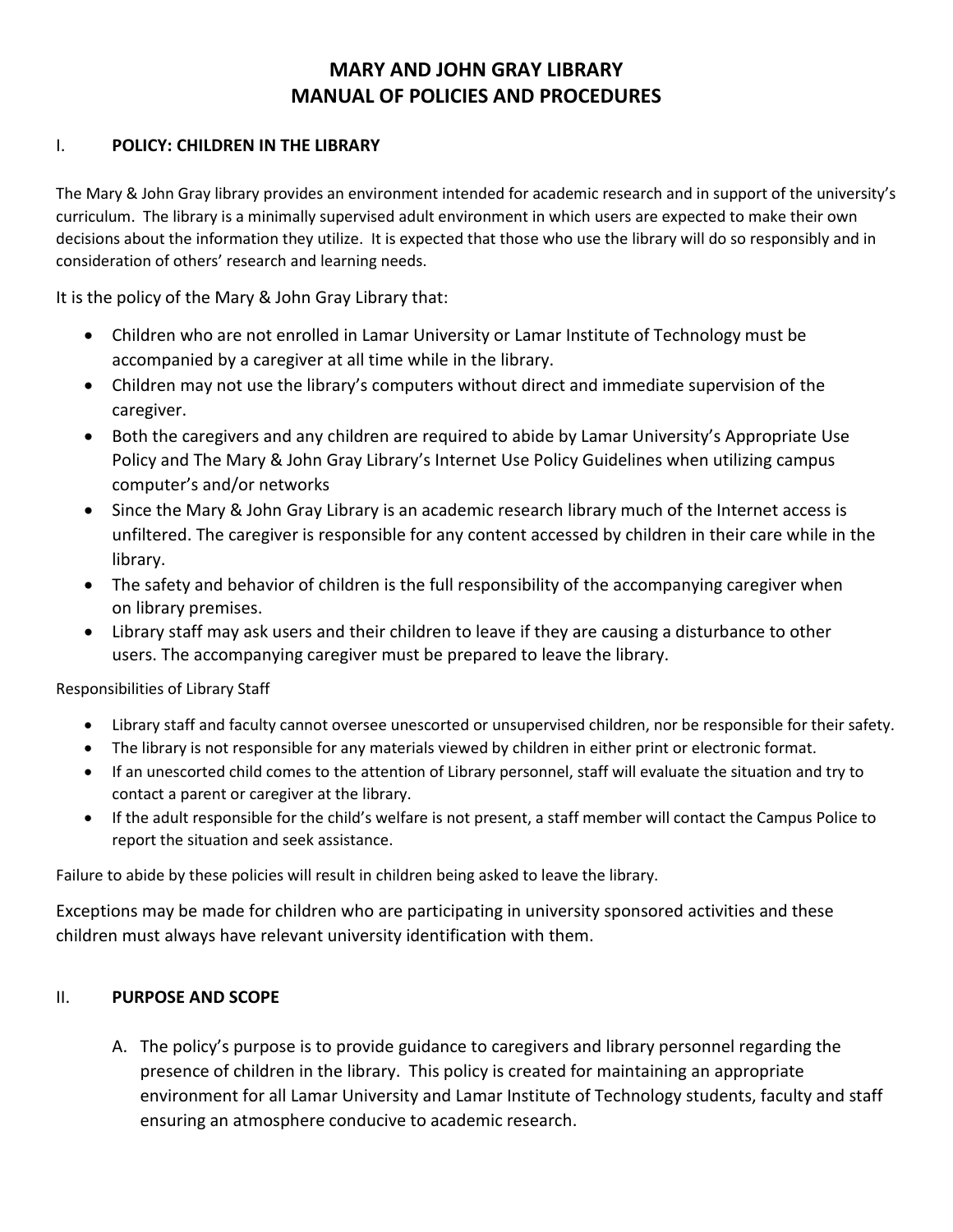# **MARY AND JOHN GRAY LIBRARY MANUAL OF POLICIES AND PROCEDURES**

#### III. **DEFINITIONS**

- A. Children: A person age 16 or younger who is currently not enrolled at either Lamar University or Lamar Institute of Technology
- B. Caregiver: An individual aged 18 or older who has been given the authority and responsibility to care for a child by that child's parent or legal guardian.

#### IV. **POLICY ROLES AND RESPONSIBILITIES**

- A. The following units are responsible for enforcing this policy:
	- 1. The Circulation and Reserves Department at 409-880-7257

#### V. **PROCEDURES**

A. The policy must be reviewed by the Dean's Administrative Group and approved by the Dean.

#### VI. **ADDITIONAL SECTION(S)**

A. N/A

#### VII. **REFERENCES**

A. No References Needed

#### VIII. **REVIEW AND RESPONSIBILITY**

Responsibility Parties: Head of Circulation and Reserves Department, Head of Reference Department; Reviewed by Dean's Administrative Group

Review Schedule: Every 5 year(s) on or before August 1st

#### IX. **APPROVAL**

\_\_\_\_/Signed/\_\_\_\_\_\_\_\_\_\_\_\_\_\_\_\_\_\_\_\_\_\_\_\_\_\_\_\_\_\_\_\_\_\_\_\_\_\_\_\_\_\_\_\_\_03-30-2021\_\_\_\_\_\_\_\_\_\_\_

DEAN'S SIGNATURE DATE

| Arne Almquist | Dean of Mary and Jo |
|---------------|---------------------|
| PRINT NAME    | TITLE               |

Dean of Mary and John Gray Library